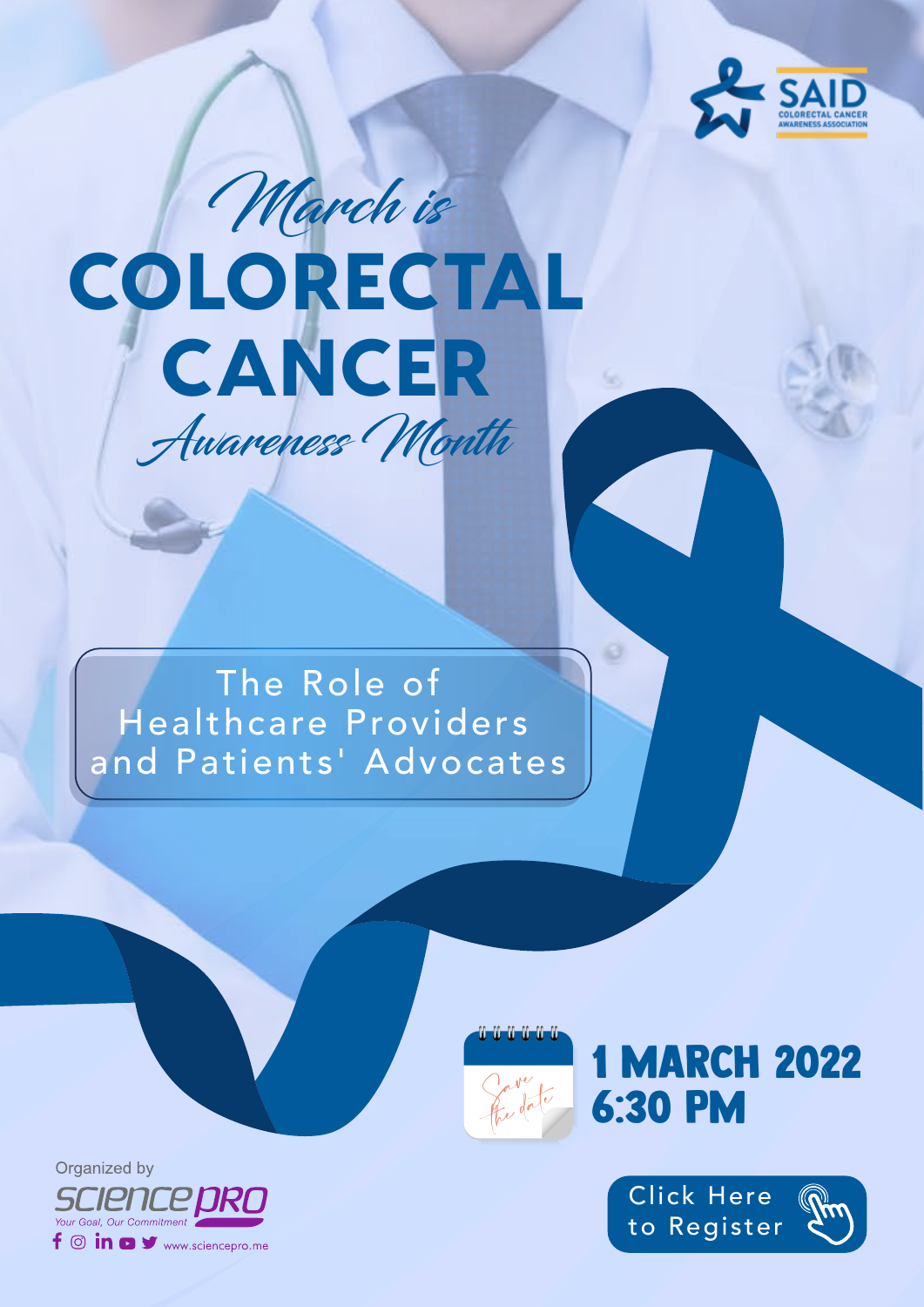





### Ask Your Doctor About Colorectal Cancer **f** acebook Live (1) 6:30 PM



Ms. Hana Nimer CEO SAID NGO



#### Dr. Fadi Nasr

Head of the Oncology Hematology Department Mount Lebanon Hospital



#### Dr. Issam Shaarani

Assistant Professor of Family Medicine and the Medical Director Beirut Arab University Healthcare Center